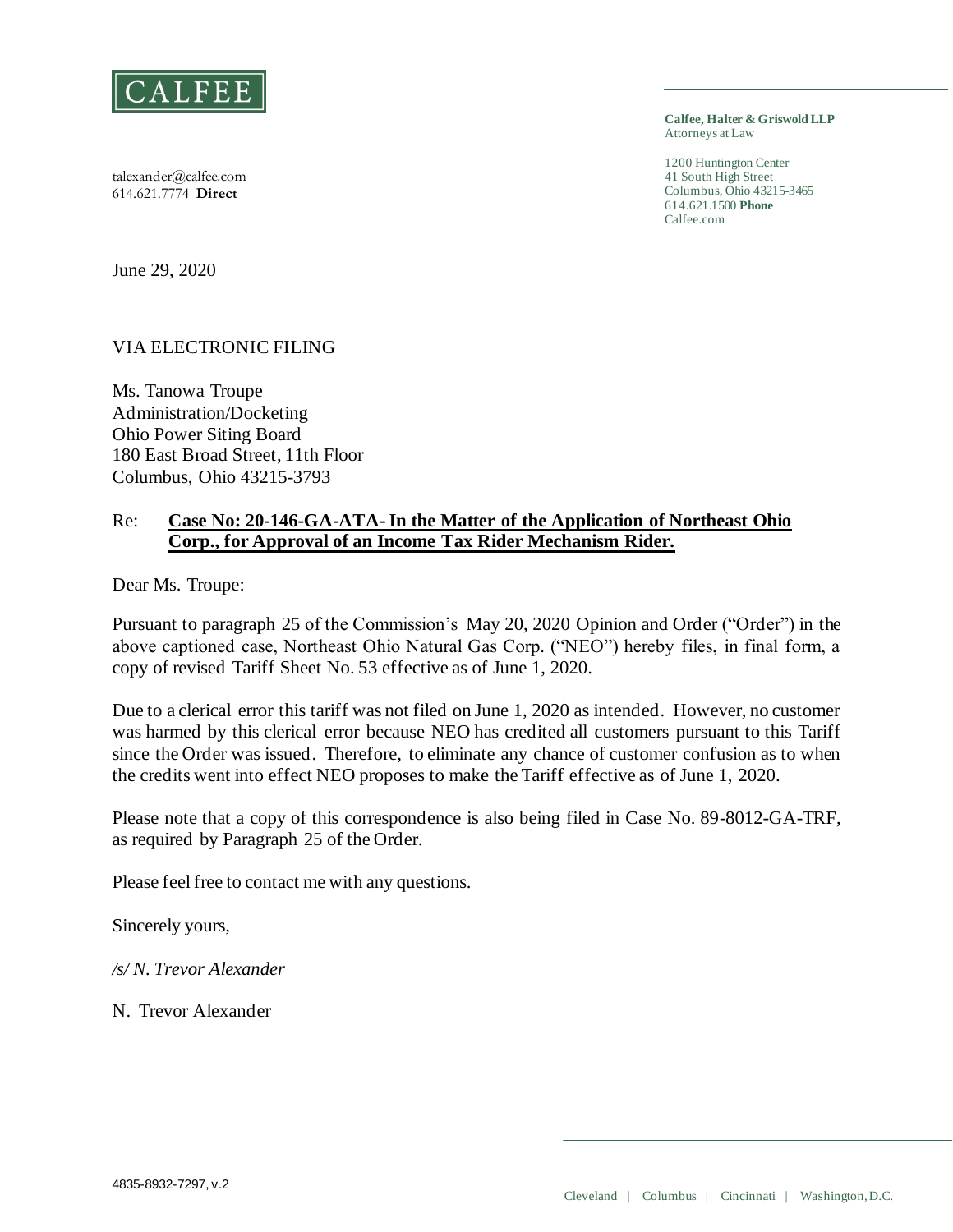#### PUCO NO. 2

### NORTHEAST OHIO NATURAL GAS CORP. FIRST REVISED SHEET NO. 53

## **RULES, REGULATIONS AND RATES GOVERNING THE DISTRIBUTION AND TRANSPORTATION OF GAS**

# **INCOME TAX CREDIT MECHANISM RIDER**

#### **58. Income Tax Credit Mechanism**

#### **Applicability:**

Applicable to all Customers except those served under Flex Contracts.

### **Description:**

The Tax Cut and Jobs Act ("TCJA") of 2017, lowered the federal corporate income tax rate on corporations. As a result, the Company will provide a credit to Customers calculated from January 1, 2018, the effective date of the TCJA, to flow through the benefits realized under the TCJA in accordance with the guidelines of Commission Orders.

This Rider shall be calculated annually pursuant to a Notice filed no later than October 31 of each calendar year to reflect the actual calendar year data with November and December data estimated. Such adjustments to the Rider will become effective with bills rendered on and after the first billing unit of January of the next year. The Rider shall also include an annual reconciliation true-up component for the prior calendar year.

#### **Rate:**

| <b>Small General Service</b>                               | $(\$0.13781)$ |
|------------------------------------------------------------|---------------|
| General Service/General Transportation Service             | $(\$0.09458)$ |
| Large General Service/Large General Transportation Service | $(\$0.02911)$ |
| <b>Flex Customers</b>                                      | $(\$0.00000)$ |

#### **Reconciliation Adjustments:**

This Rider is subject to reconciliation or adjustment, including but not limited to, increases or refunds. Such reconciliation or adjustment shall be limited to: the twelve-month period of actual data upon which the rates were calculated, if determined to be unlawful, unreasonable, or imprudent by the Commission in the docket those rates were approved or the Supreme Court of Ohio.

Filed in accordance with the Public Utilities Commission of Ohio Entry dated May 20, 2020. Case No. 20-146-GA-ATA

ISSUED: June 29, 2020 EFFECTIVE: For Bills Rendered on or after: June 1, 2020

Issued by Northeast Ohio Natural Gas Corp. Ken Oostman, President